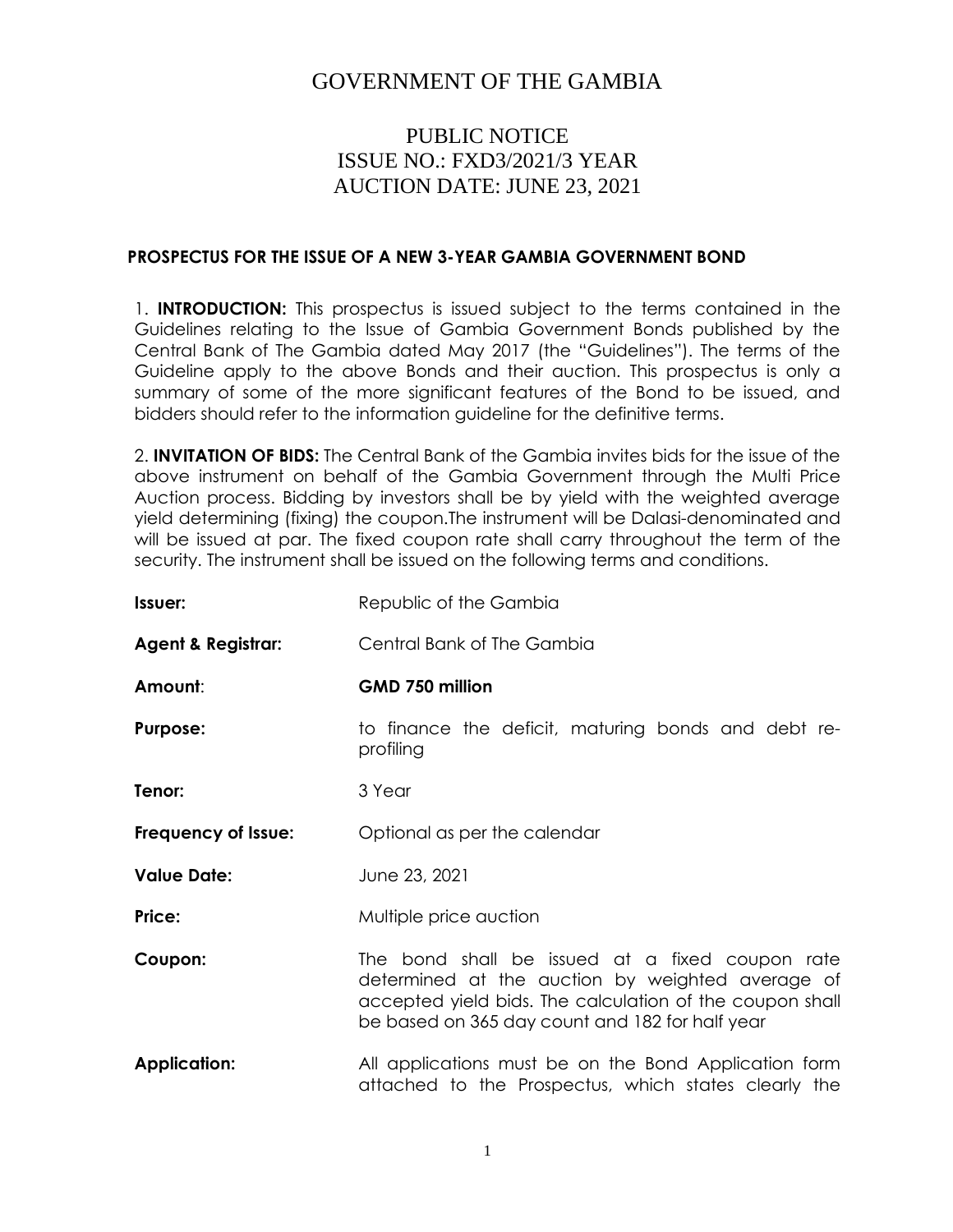amount of bonds desired and at what yield and full name and address of the applicant

- **Minimum Bid:** GMD 500,000 in Multiples of GMD 50, 000.00
- **Bid Allocation Bids** will be ranked and accepted in ascending order of yields until the float size is exhausted or as desired by the issuer
- **Interest Payment:** Semi-annually from the issue date, on Dec. 22, 2021, June 22,2022, Dec.21,2022, June 21,2023, Dec. 20,2023 and June 19, 2024. The amount of interest paid on every coupon payment date shall be equal to the par value at half coupon rate.
- **Redemption:** June 22, 2024
- **Issuing & Paying Agent:** Central Bank of the Gambia
- **Bid Closure:** All bids must reach Central Bank of the Gambia NOT later than 1:30pm on wednesday, June 23, 2021 . Scanned Bond Applications can be submitted via email: *omo@cbg.gm*
- **Nature of the Bond:** Marketable, transferable and can be pledged as a collateral
- **Eligible Bidders:** Primary Dealers (the commercial banks and Data Bank Securities), the non-bank public and non-resident investors can participate through primary dealers.
- **Period of sale:** June 16-23, 2021
- **Allotment:** Once an allotment of stock has been made, notified payment must be made in full not later than 3:30pm on June 23, 2021.
- **Settlement:** Payment must be made by direct debit through RTGS or the securities settlement account (**GMD152020013** ) for the non-bank investors.
- **Right to Accept Applications:** The Central Bank of the Gambia reserves the right to accept bids in part, in full or reject them in total without giving any reason.